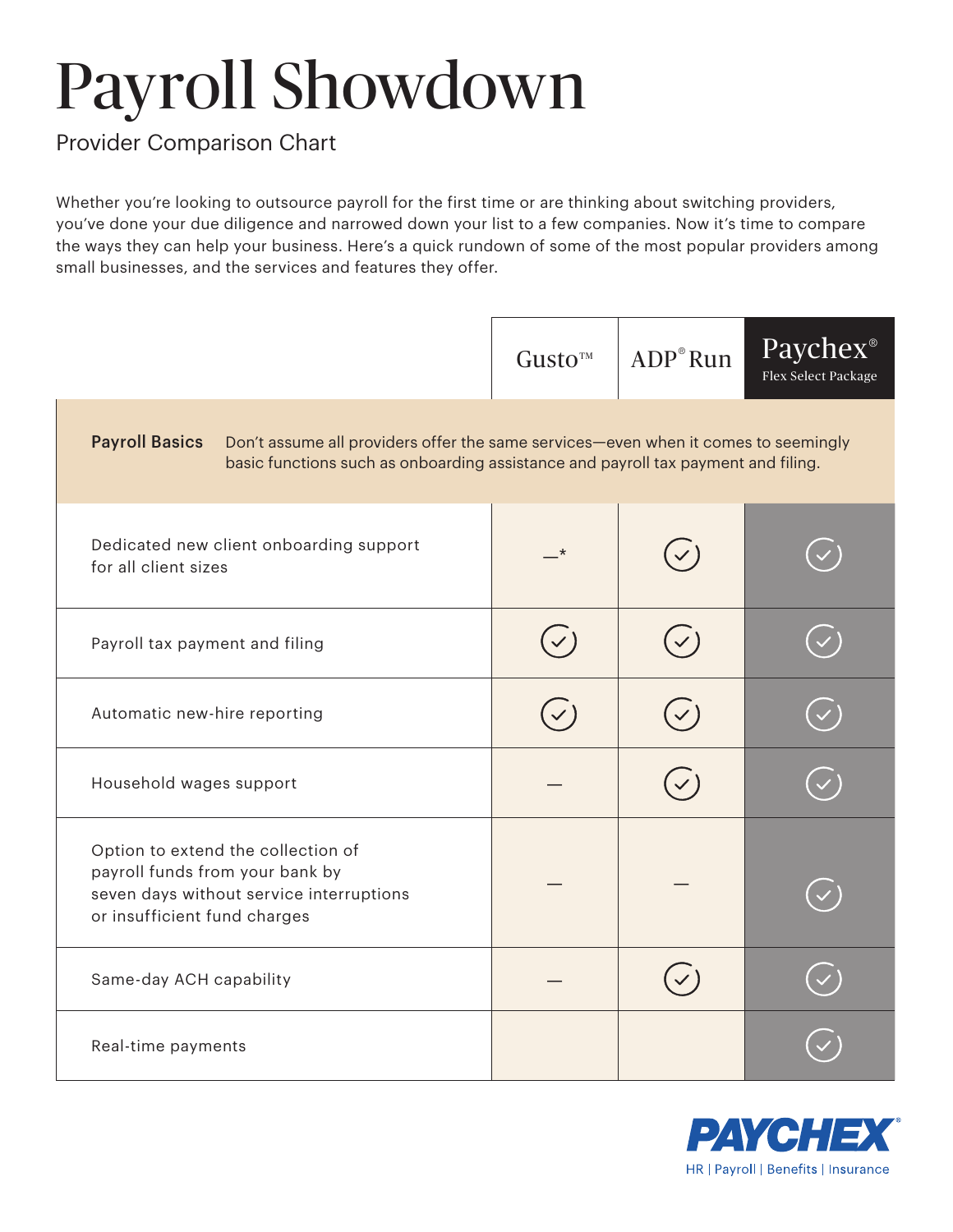|                                                                                                                                    | Gusto <sup>™</sup> | $ADP^{\circ}Run$ | Paychex <sup>®</sup><br>Flex Select Package |  |
|------------------------------------------------------------------------------------------------------------------------------------|--------------------|------------------|---------------------------------------------|--|
| <b>Technology</b><br>How easy is it to enter payroll, access reports, and give employees access online and<br>from mobile devices? |                    |                  |                                             |  |
| Cloud-based payroll system                                                                                                         | $(\checkmark)$     | $(\checkmark)$   |                                             |  |
| Multiple payroll entry views in a single platform                                                                                  |                    |                  |                                             |  |
| Employee self-service                                                                                                              |                    |                  |                                             |  |
| Employee self-service from native mobile app                                                                                       |                    |                  |                                             |  |
| Common native mobile app experience for<br>employees and administrators                                                            |                    |                  |                                             |  |
| Single native mobile app for payroll<br>processing and other functions                                                             |                    |                  |                                             |  |
| Advanced time & attendance<br>scheduling with lunch and breaks                                                                     |                    |                  |                                             |  |
| Forecasted PTO balance                                                                                                             |                    |                  |                                             |  |